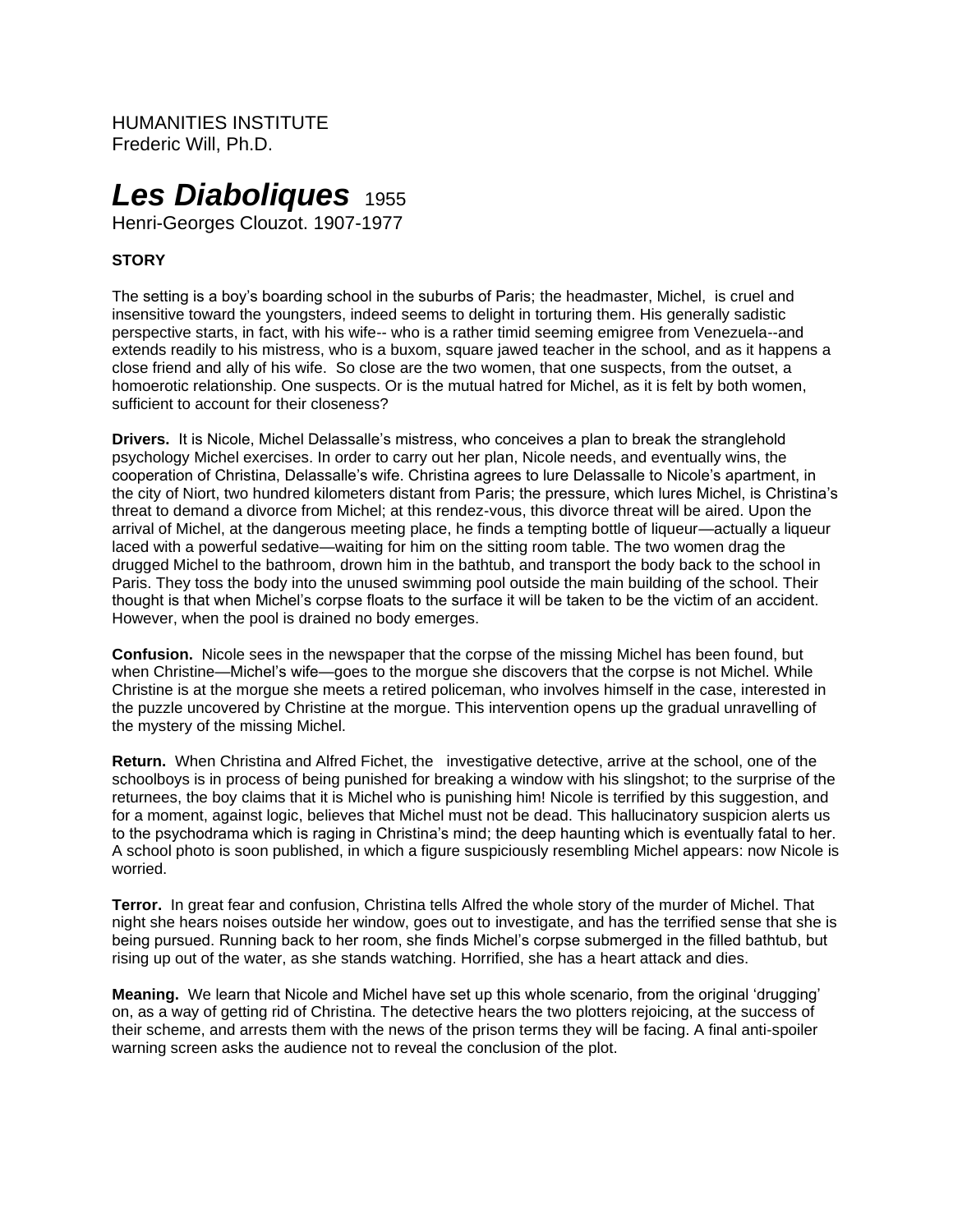#### **THEMES**

**Guilt** Christina is the most guilt-prone figure in the film. Deeply Catholic, anxious for the fate of her immortal soul, she has only reluctantly been drawn into the scheme to 'murder' Michel. (It is of course Nicole who should feel guilty, though she does not.) Haunted by insecurity and guilt, Christina is a natural to die of the terror of seeing the corpse of Michel in her own bathtub.

**Sadism** The launching pad for the film's grim turns and twists is the cruelty of Michel toward the boys in his school; in fact toward his own wife, whom he seems to delight in torturing. He has no hesitation to shock his wife to death, with his corpse like return to her in her own bathtub.

**Sexuality**. There Is a dark thread of cruel sexuality running through the film. The main theme involves the plot of Nicole and Michel, to get rid of Christina, in other words to destroy Christina's marriage. At the same time there appears to be a sexual bonding between Christina and Nicole, who love one another through their hatred of Michel.

**Guile.** Nicole and Michel are all about murdering Christina in the most inconspicuous fashion. That is why they devise the plot to scare Christina to death, by presenting her once again with the 'corpse' of Michel.

### **CHARACTERS**

**Nicole** is the hidden confidante of Michel, the headmaster of the boys' school; she is also a teacher in the school. She enters the plot through her collaboration with Christina, the wife pf Michel, to drown Michel. It is not until the end of the film, and the death of Christina, that we see Nicole has been all along plotting with Michel against Christina.

**Christina** is the Venezuelan emigree wife of Michel, the original plotter, with Nicole, to get rid of Michel, and in the end victim of a fatal heart attack provoked by seeing the 'corpse' of Michel returned from the dead. She is also a teacher in the school.

**Miche**l is the sadistic headmaster of the school. He is known for his harsh punishments of the students, and for his underhanded plot, together with Nicole, to get rid of his wife, Christina.

#### CHARACTER ANALYSIS

#### **NICOLE**

**Character.** The main character is Nicole, the tall powerful mistress of Michel; she is a teacher in the school, a perhaps romantically inclined buddy to Christina, and in the end a brutal plotter of the death of Christina. Her driving fear, once her murder plot has been hatched, is that the true identity, of the body dumped in the swimming pool, will be revealed, as well as her own complicity in the fake murder of Michel.

**Parallels.** Lady Macbeth, driving her husband to the murder of the king comes to mind, as we see Nicole's plan, to get rid of her rival, Christina, unfold. Yet while Lady Macbeth is left, at the end, with an irremovable stain of sin on her hands, Nicole reaches film's end in the midst of a celebration, with her lover Michel, over the death of Christina. In the Biblical Book of *Mark*, in the Christian New Testament, Salome, the daughter of cruel king Herod and Herodias, asks for, and receives, the head of John the Baptist on a platter—a head which she hands over to her mother. In the literature of our time no fiction exceeds Francois Mauriac's *The Nest of Vipers* (1932) for its portrayal of evil and vengeance—and in the end conversion to a bitter theism.